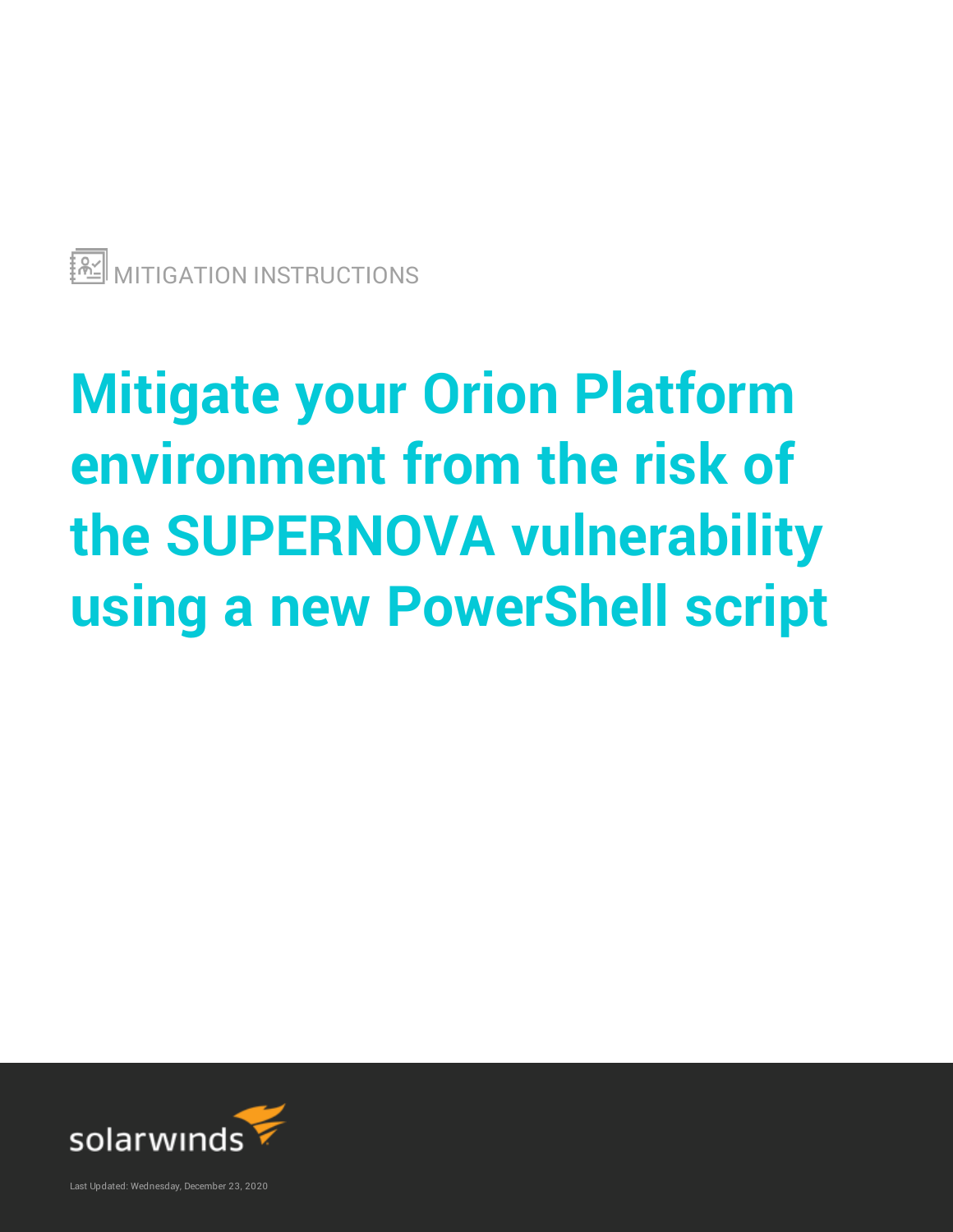© 2020 SolarWinds Worldwide, LLC. All rights reserved.

This document may not be reproduced by any means nor modified, decompiled, disassembled, published or distributed, in whole or in part, or translated to any electronic medium or other means without the prior written consent of SolarWinds. All right, title, and interest in and to the software, services, and documentation are and shall remain the exclusive property of SolarWinds, its affiliates, and/or its respective licensors.

SOLARWINDS DISCLAIMS ALL WARRANTIES, CONDITIONS, OR OTHER TERMS, EXPRESS OR IMPLIED, STATUTORY OR OTHERWISE, ON THE DOCUMENTATION, INCLUDING WITHOUT LIMITATION NONINFRINGEMENT, ACCURACY, COMPLETENESS, OR USEFULNESS OF ANY INFORMATION CONTAINED HEREIN. IN NO EVENT SHALL SOLARWINDS, ITS SUPPLIERS, NOR ITS LICENSORS BE LIABLE FOR ANY DAMAGES, WHETHER ARISING IN TORT, CONTRACT OR ANY OTHER LEGAL THEORY, EVEN IF SOLARWINDS HAS BEEN ADVISED OF THE POSSIBILITY OF SUCH DAMAGES.

The SolarWinds, SolarWinds & Design, Orion, and THWACK trademarks are the exclusive property of SolarWinds Worldwide, LLC or its affiliates, are registered with the U.S. Patent and Trademark Office, and may be registered or pending registration in other countries. All other SolarWinds trademarks, service marks, and logos may be common law marks or are registered or pending registration. All other trademarks mentioned herein are used for identification purposes only and are trademarks of (and may be registered trademarks) of their respective companies.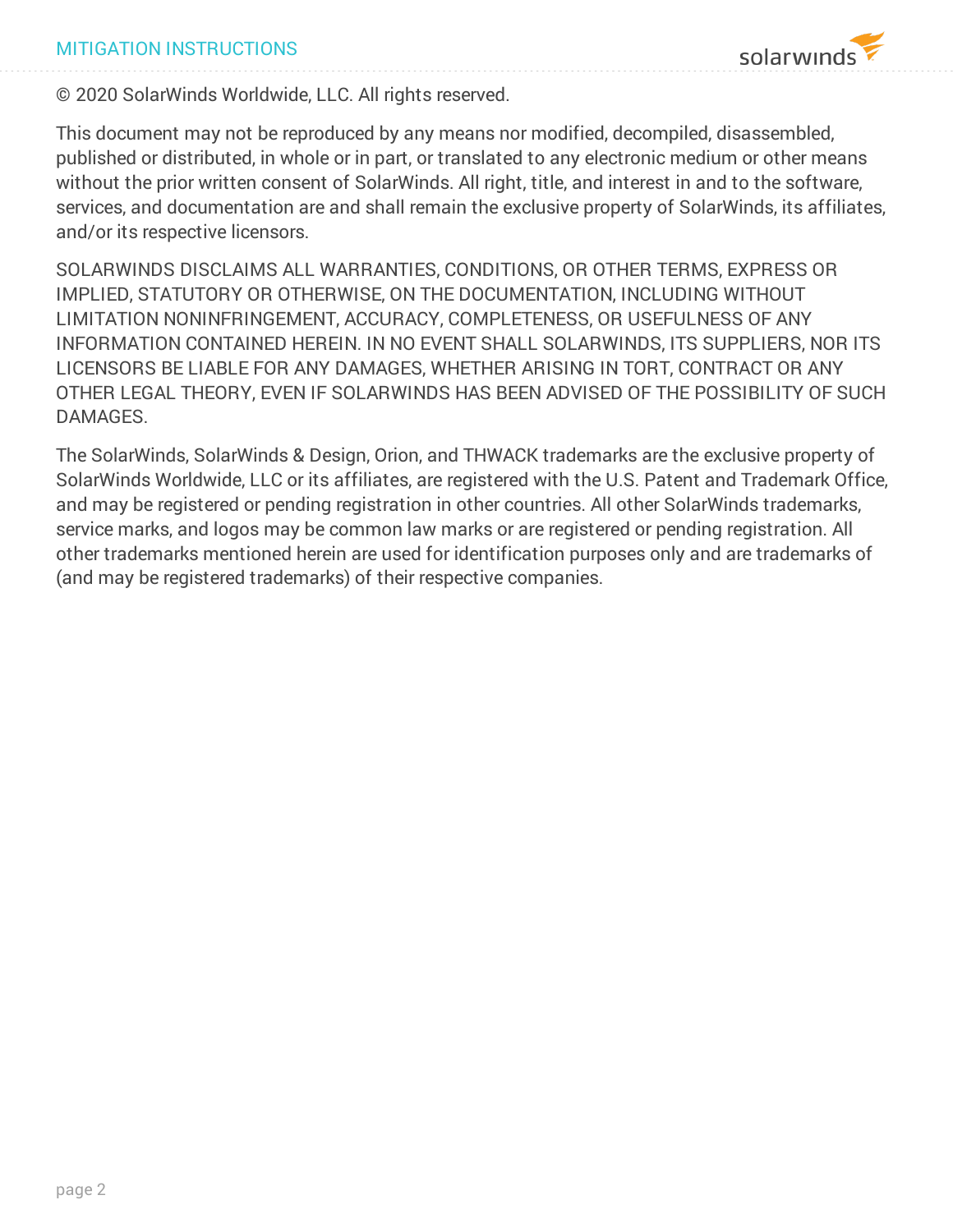# Table of Contents

| Mitigate your Orion Platform environment from the risk of the SUPERNOVA vulnerability using |  |  |
|---------------------------------------------------------------------------------------------|--|--|
|                                                                                             |  |  |
|                                                                                             |  |  |
|                                                                                             |  |  |
|                                                                                             |  |  |
|                                                                                             |  |  |
|                                                                                             |  |  |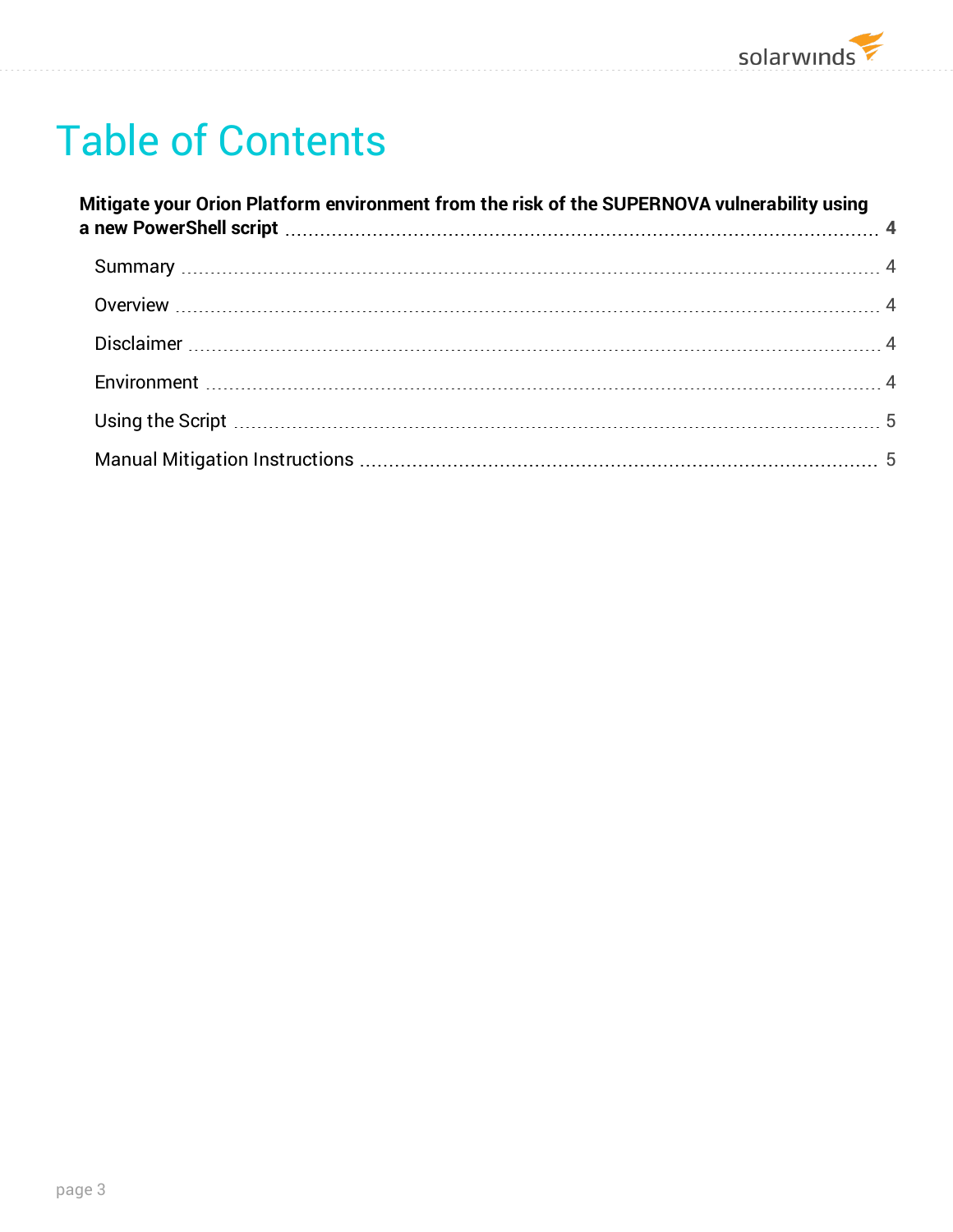## <span id="page-3-0"></span>Mitigate your Orion Platform environment from the risk of the SUPERNOVA vulnerability using a new PowerShell script

#### <span id="page-3-1"></span>**Summary**

The following article describes how to use the new PowerShell script to correct the web.config file within your Orion Platform deployment to protect it against the Supernova vulnerability. For the latest details, including the list of affected Orion versions, please see the Security [Advisory.](https://www.solarwinds.com/securityadvisory)

#### <span id="page-3-2"></span>**Overview**

In response to the recent security vulnerability referred to as SUPERNOVA, SolarWinds has both provided:

- A new script that downloads and installs the URL Rewrite IIS extension from Microsoft (from [https://www.iis.net/downloads/microsoft/url-rewrite\)](https://www.iis.net/downloads/microsoft/url-rewrite) and then updates the web.config file within your Orion Platform deployment to protect against Remote Code Execution (RCE).
- <span id="page-3-3"></span>• A manual process which addresses the vulnerability.

#### **Disclaimer**

Scripts are not supported under any SolarWinds support program or service. Scripts are provided AS IS without warranty of any kind. SolarWinds further disclaims all warranties including, without limitation, any implied warranties of merchantability or of fitness for a particular purpose. The risk arising out of the use or performance of the scripts and documentation stays with you. In no event shall SolarWinds or anyone else involved in the creation, production, or delivery of the scripts be liable for any damages whatsoever (including, without limitation, damages for loss of business profits, business interruption, loss of business information, or other pecuniary loss) arising out of the use of or inability to use the scripts or documentation.

#### <span id="page-3-4"></span>**Environment**

Apply this script to the Orion Main Poller, the main polling engine backup (HA Server), and all Orion additional Web Servers.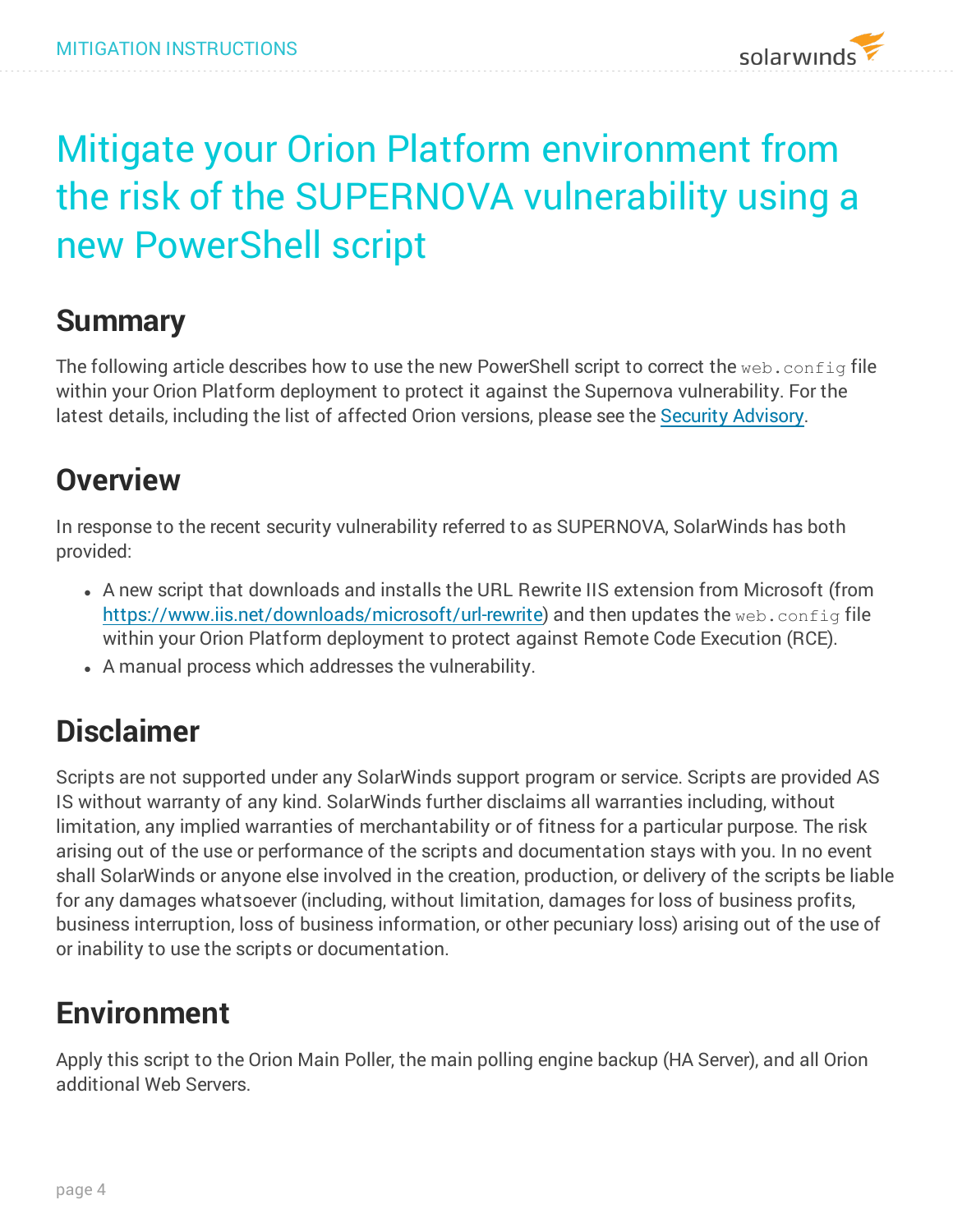## <span id="page-4-0"></span>**Using the Script**

Execute the PowerShell script on your Orion server, any additional polling engines, HA servers, and websites that you want to check for the vulnerability.

- 1. Download the PowerShell script Mitigate-TestAction.ps1
- 2. Copy the script to the Orion Main Poller, the main polling engine backup (HA Server) and on each Orion additional website server.
- 3. As an administrator, execute the script in PowerShell.
- 4. Hashes:

| <b>Algorith</b><br>m | <b>Hash</b>                                                          |
|----------------------|----------------------------------------------------------------------|
| SHA1                 | BA31CDC6DAE522008225899FF7C49E906A59BC1A                             |
| SHA256               | FE0278A91A727A972AF49307F46762E2B1EEAAA7474BFE4FF81A676680BF5CF<br>0 |
| MD <sub>5</sub>      | 0BA63AA07D40A315F50B4879160065B5                                     |
|                      |                                                                      |

You will see script output like the following:



## <span id="page-4-1"></span>**Manual Mitigation Instructions**

#### Applying mitigation

These steps have to be executed on each Main Poller (MP), MB backup, and Additional Website (AW).

1. Download and install URL Rewrite IIS extension from <https://www.iis.net/downloads/microsoft/url-rewrite>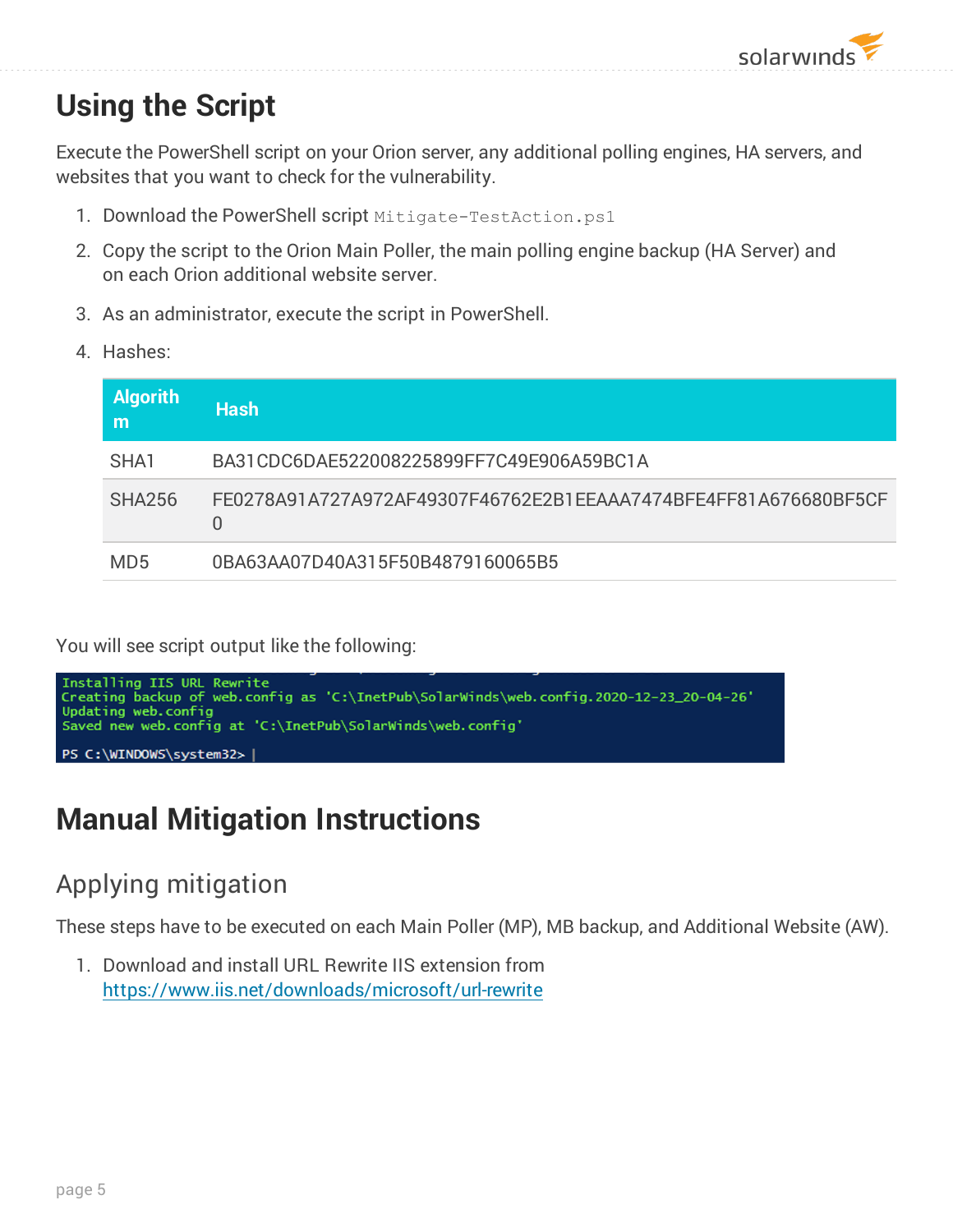- 2. Locate root directory of Orion website:
	- $\bullet$  Go to  $C:\mathcal\}%$  Go to  $C$ :
	- Open IIS Manager, click on the "SolarWinds NetPerfMon" site in the left connections menu. Click on "Explore" in the actions menu on the right.
- 3. Open the web.config file for edit.
- 4. FIND the following line:

```
<defaultDocument enabled="true">
```
5. PASTE the following code BEFORE the above-mentioned line. Note that the rewrite section belongs under the system.webserver section:

```
<rewrite>
  <rules>
    <rule name="BLockInvalidAxdRequest" patternSyntax="ECMAScript"
stopProcessing="true">
        <match url="^[\s\S]+(Script|Web)Resource.axd" />
        <action type="CustomResponse" statusCode="403"
statusReason="Forbidden: Access is denied." statusDescription="You do not
have permission to view this directory or page using the credentials that
you supplied." />
    \langle/rule>
    <rule name="PassValidi18nRequest" patternSyntax="ECMAScript"
stopProcessing="true">
        <match url="^[orion|webengine].*[css|js]\.i18n\.ashx$" />
        <conditions>
            <add input="{REQUEST_METHOD}" pattern="POST" negate="true" />
        </conditions>
        <action type="None" />
    \langlerule>
    <rule name="BLockOtheri18nRequest" patternSyntax="ECMAScript"
stopProcessing="true">
        <match url="i18n.ashx" />
        <action type="CustomResponse" statusCode="403"
statusReason="Forbidden: Access is denied." statusDescription="You do not
have permission to view this directory or page using the credentials that
you supplied." />
    \langlerule\rangle<rule name="PassValidSkipi18nRequest" patternSyntax="ECMAScript"
```